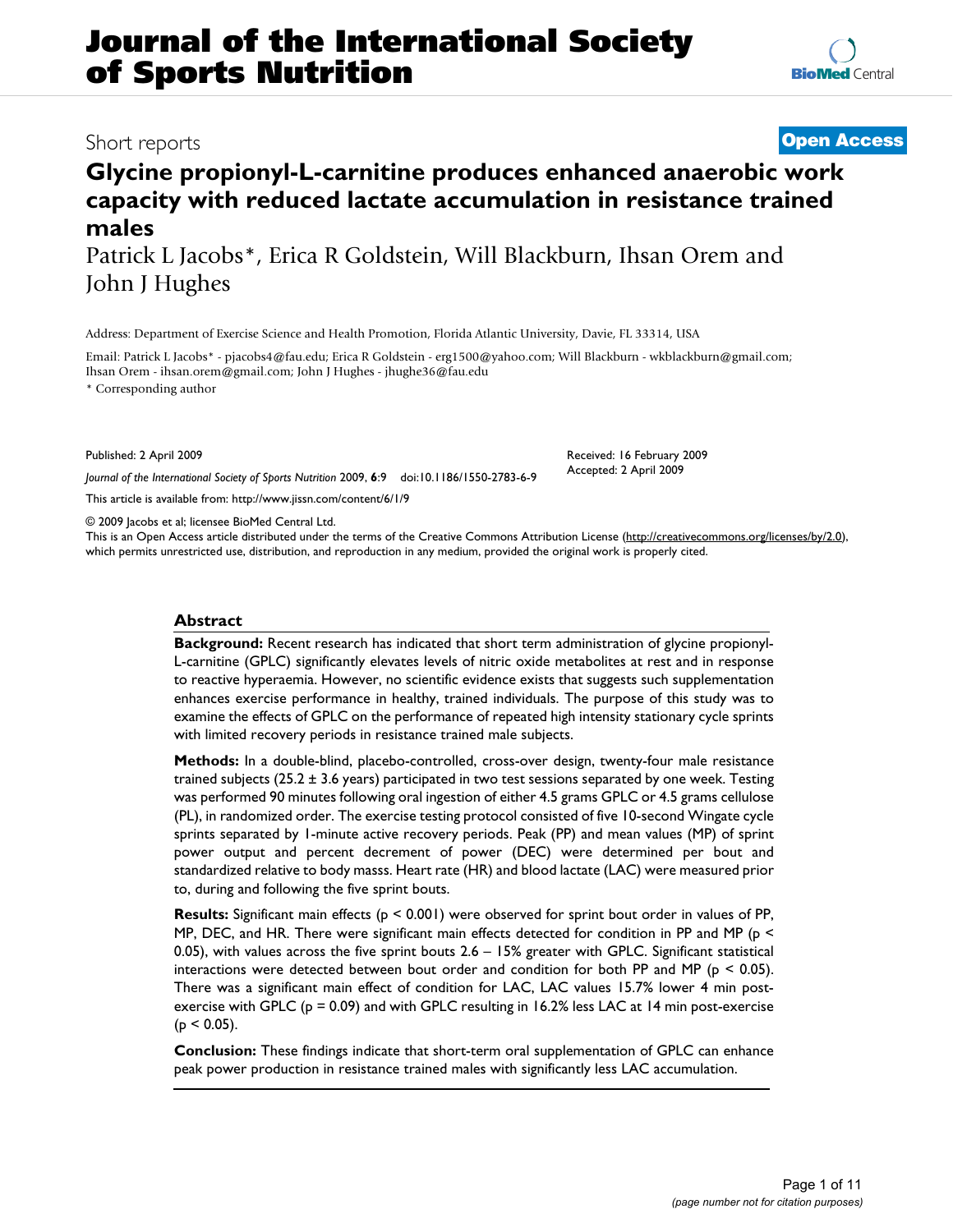# **Background**

It is known that exercise hyperemia can provide a dramatic elevation of blood flow to specific active skeletal musculature, which also corresponds to metabolic demand [\[1\]](#page-9-0). There is an immediate and rapid increase in flow in response to a single muscle contraction, and the magnitude of the increased flow is directly related to the intensity of the contraction [[2\]](#page-9-1). During heavy exercise, blood flow to local muscle tissue can be increased proportionally with exercise intensity to levels 25 – 50 times of those at rest [\[3](#page-9-2)]. This process is primarily a function of vasodilation of the arterioles (distal, proximal, and feed) and the pre-capillary sphincters, which is to a great degree induced by factors such as adenosine, carbon dioxide, and potassium, which are released in proportion to intensity of effort by adjacent muscle fibers during exercise [[4](#page-9-3)]. The close coupling of muscular blood flow and exercise intensity supports the theory that further elevations in localized blood flow during exercise may, in some cases, result in increased peak work capacity and/or increased resistance to local muscle fatigue, thereby enhancing exercise performance.

The process of vasodilation as a primary component of exercise hyperemia involves mechanisms other than the aforementioned muscle metabolite induced vasodilatory mechanisms (adenosine,  $CO_2$ , K<sup>+</sup>). For example, the initial increases of blood flow (first  $1 - 2s$ ) during exercise are now believed to be related to increased concentrations of acetylcholine as released by the motor end-plate during muscle activation [\[5\]](#page-9-4). Tschakovsky and Joyner [[6](#page-9-5)] outlined several mechanisms believed to contribute to the secondary phase of vasodilation (3+ sec) including flow mediated mechanisms, the mechanical muscle pump, mechanically induced responses, muscle activation mechanisms, and red blood cell  $HbO<sub>2</sub>$  desaturation mechanisms. Each of these mechanisms can be associated with different variations and intensities of exercise stresses. However, each of these distinct mechanisms shares the common function of initiating the synthesis of nitric oxide (NO).

Nitric oxide (NO) is a very short-lived, reactive gaseous nitrogen molecule that is involved in a variety of physiological functions. Approximately twenty years ago, it was revealed that NO was the endothelial factor responsible for regulating muscle tone of vascular structures, originally referred to as endothelial dependent relaxation factor (EDRF) several years prior. However, a viable means to manipulate this molecule has not been identified. Therefore, it is uncertain at this time what influence increased production of NO would have on cardiovascular functioning and/or resistance to local muscle fatigue.

Nitric oxide is synthesized in endothelial cells from arginine via enzymatic action of endothelium nitric oxide synthase. This molecule diffuses easily into the vascular smooth muscle where it binds to the enzyme guanylyl cyclase, which in turn catalyzes the phosphorylation of gunaosine-5-triphosphate (GTP) into cyclic gyanosine monophosphate (cGMP). Cyclic GMP serves as an important second messenger for many physiological functions, including relaxation of smooth vascular muscle. The amino acid, arginine, acts as a precursor to NO synthesis. Due to this role, a significant nutritional supplement market has developed for arginine-based products which supposedly enhance the production of NO. However, the current scientific evidence does not support the efficacy of these products. To a great degree, the success of this marketing has been based on evidence that direct infusion of arginine has been shown to induce significant levels of vasodilation [\[7\]](#page-9-6), with enhanced hemodynamics [[8](#page-9-7)] in healthy persons. However, controlled investigations have indicated that oral arginine supplementation did not have any effect on 1) peripheral resistance or cardiac output with a single 6 g dose [\[9\]](#page-9-8) 2) endothelium-dependent vasodilation with intake of 7 g daily for three days [\[10](#page-9-9)], or 3) endothelial function in healthy persons after 28 days with 20 g arginine supplemented per day [\[11\]](#page-9-10). It has also been shown that the arginine levels in healthy persons are actually greater than what should theoretically be sufficient to activate endothelial NOS and thereby produce NO [[12](#page-9-11)]. Thus, arginine based supplementation for improved NO synthesis is without scientific basis.

An oral carnitine compound, glycine propionyl-L-carnitine (GPLC), has recently been shown by Bloomer and associates to induce increased levels of plasma nitrates and nitrites (NOx) at rest in sedentary persons [\[8\]](#page-9-7). The same research group has also documented a dramatic elevation in NOx levels at rest and in response to occlusive hyperaemic testing in fifteen healthy resistance trained men after seven days supplementation with 4 g GPLC daily [\[13](#page-9-12)]. Following five minutes of upper arm occlusion with isometric hand gripping, the NO<sub>x</sub> levels were increased 16% and 17% over resting values with GPLC at three and 10 minutes post-occlusion, respectively, compared with 4% and 6% increases in NOx with placebo. These early findings suggest potential applications in clinical conditions or sports settings in which enhanced blood flow would be beneficial. However, there has been no examination of the effects of GPLC supplementation on physiological functioning or sports performance in exercise trained persons. Therefore, the present study was performed to examine the effects of short-term GPLC supplementation (4.5 g) on performance of repeated highintensity cycle sprints and consequential lactate accumulation.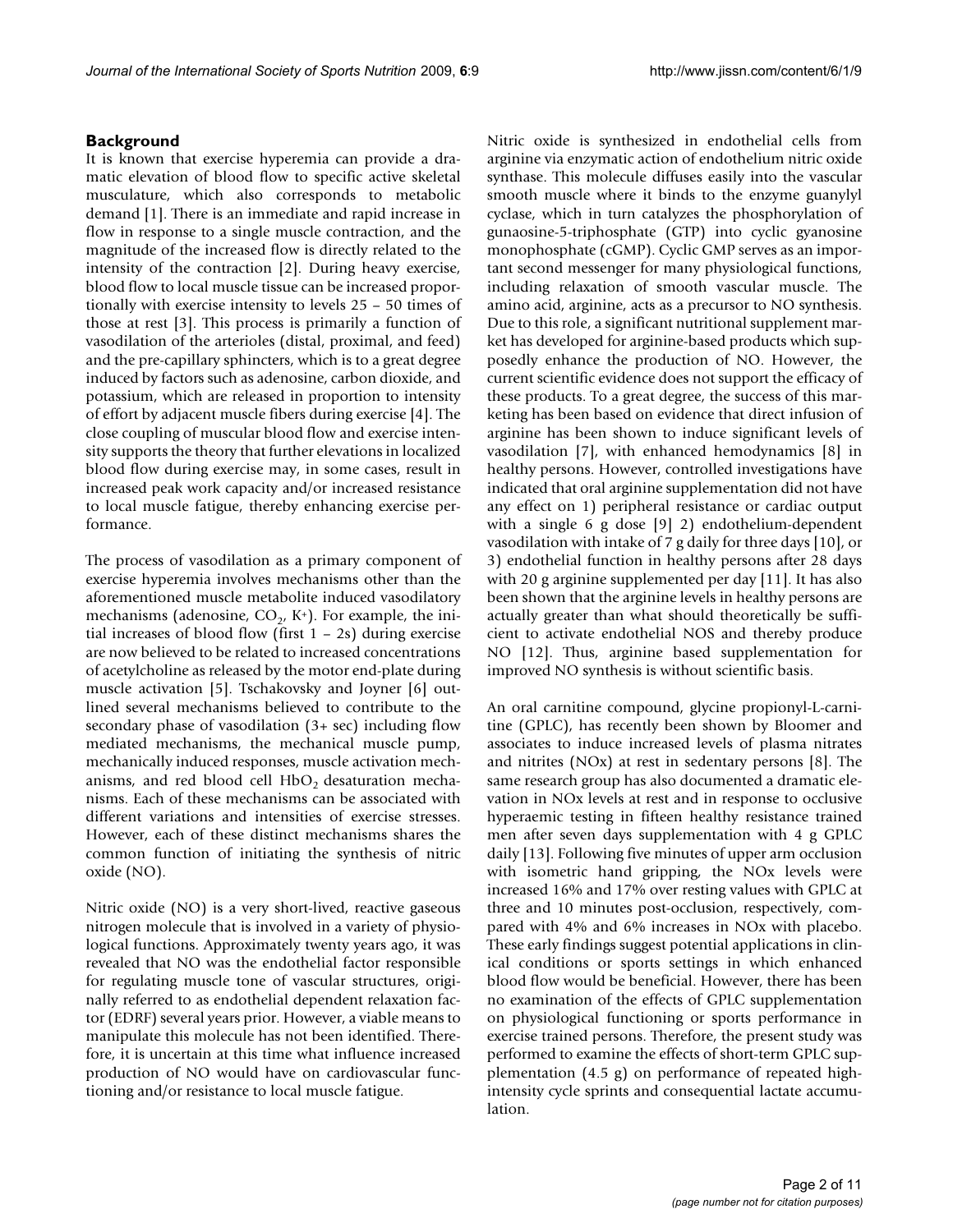#### **Methods**

#### *Research Participants*

Thirty two male individuals volunteered to serve as research participants for this investigation. Inclusion criteria stipulated that all subjects were between the ages of 18 and 35 years and had participated in resistance training activities at least twice per week over the six-month period immediately prior to enrolment in this study. All testing procedures were verbally explained in detail and subjects provided written informed consent prior to participation, in accordance with the guidelines established by the Institutional Medical Sciences Subcommittee for the Protection of Human Subjects.

#### *Study Protocol*

A double-blind, placebo-controlled, cross-over design was utilized in this investigation. Research participants completed two testing sessions seven days apart using the same testing protocol. Either GPLC or placebo (PL) was administered orally 90 minutes prior to each test, in randomized order. (See Supplementation Protocol Section).

Subjects were directed to continue the same general lifestyle patterns of exercise and nutritional intake during each seven-day period prior to the two exercise testing sessions. To verify the consistency of training and diet, the subjects were directed to complete a 7-day exercise log and a 3-day dietary recall (two week days and one weekend day) for each week prior to testing. The exercise log provided information regarding the volume (sets and reps) of resistance training relative to upper body, lower body, or total body structural movements. The dietary intake information was analyzed using ESHA Food Processor SQL dietary analysis software (ESHA Research, Salem, OR).

All research participants completed at least two familiarization trials prior to participating in the two testing sessions. The familiarization sessions followed the same general protocol but without full measurements of the actual exercise trials. On test days, participants were asked to report to the testing laboratory in the morning following a 12-hour period without food. They were also asked to refrain from vigorous exercise in the 24-hour period prior to testing. On arrival to the laboratory, the participants were provided with the respective supplement assigned for that session (GPLC or PL) and began a 90 minute resting period prior to testing.

#### *Supplementation Protocol*

The two high intensity exercise trials were performed under two conditions, one with GPLC and one without. The study supplements (GPLC, PL) were provided by Jarrow Formulas (Los Angeles, CA) in 750 mg capsules, with six capsules equivalent to the 4.5 gram daily dose. The GPLC was the USP grade nutritional product, GlycoCarn™ (Sigma Ta Health Sciences, S.p.A., Rome, Italy), which consists of a molecular bonded form of glycine and propionyl-L-carnitine. The dosage of GPLC applied in this study is the same as that applied in previous research finding elevated NOx levels at rest and in response to occlusive hyperaemia [[13\]](#page-9-12). The PL capsules were visually identical and contained 750 mg of cellulose. The supplement assignments were blinded to both the research participants and the study investigators. Subjects ingested the respective 4.5 gram supplement with 8 ounces of water approximately 90 minutes prior to testing.

## *Testing Protocol*

The assessment protocol consisted of five maximal effort 10-second cycle sprints performed with 1-minute active recovery periods between bouts. While Wingate type testing is typically performed using a single 30 second work period, repeated 10 second sprints have been used when testing exercise capacities similar to those required in relatively intense exercise. The sprints were performed using a Monarch 894E leg ergometer (Monarch, Varberb, Sweden) outfitted with pedal cages. The external resistance applied was equivalent to 7.5% of each subject's body mass. The testing protocol included a 10-minute warm-up period cycling on the test bike at a pace of 60 RPM, without external resistance. Following the warm-up period, subjects were directed to gradually increase the pace of their pedalling over several seconds until they reached a maximal pace of unloaded sprinting. At this point, with a verbal cadence, external resistance was applied thereby initiating a 10-second period of sprint testing and data collection. Verbal encouragement was provided by the investigators to continue sprinting at maximal pace throughout the 10-second bout. Subjects were directed to continue pedalling at a slower controlled pace during the 1-minute active recovery periods. With five seconds remaining in the recovery period, subjects were again directed to gradually increase their pedalling to a sprinting pace for the second sprint. This procedure was continued for a total of five 10-second sprint bouts.

Anaerobic power output of the sprints was determined using the SMI OptoSensor 2000 (Sports Medicine Industries, Inc., St. Cloud, Minn). Values of power output determined included peak power (PP) and mean power (MP) which in this case were the average values of power output during the first five seconds and total ten second period, respectively. The third power output measure was a value of power decrement (DEC) in which the difference in power output between the first and second five second periods are expressed as a percentage of the first.

Blood lactate levels were assessed using the Accutrend® Lactate analyzer (Sports Resource Group, Inc., Pleasantville, NY). The analyzer was calibrated using the standard control solutions prior to each testing session. Lactate values were determined at rest and post-exercise at min-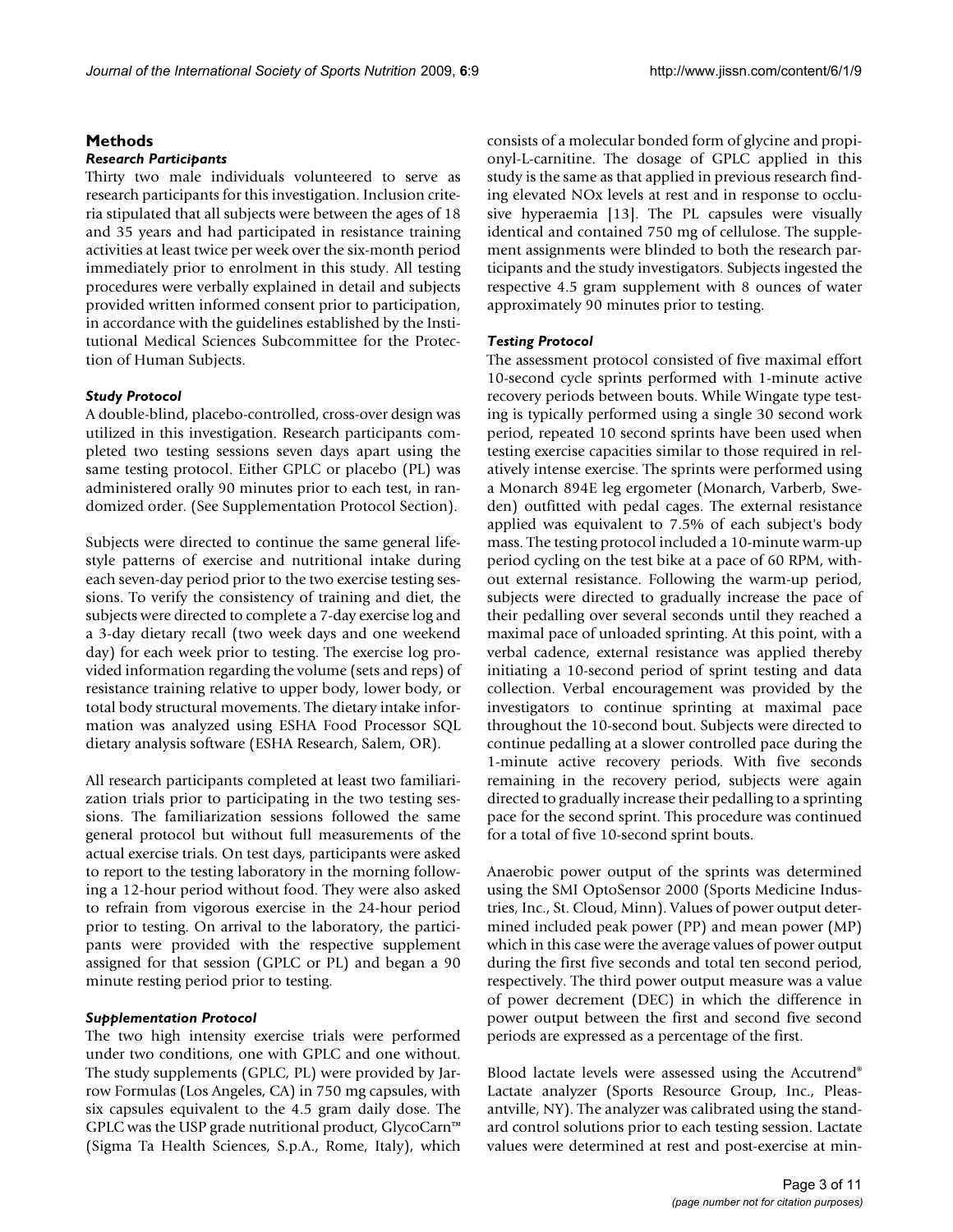utes four and fourteen. Heart rate was measured using a Polar HR monitor system with values assessed at rest, during the final 5 seconds of each sprint as well as four and fourteen minutes following completion of the fifth sprint. Thigh girth was assessed using a Gulick tape with circumferential measurements taken 15 mm superior to the patella. Thigh girth was measured at rest and four minutes following completion of the final sprint interval.

# *Statistics*

Two-way repeated measures ANOVAs were used to determine whether there were statistically significant differences between conditions (GPLC, PL) and across time. In the cases where significant main effects of condition or condition × time interactions were detected, single degree of freedom contrasts were used to determine condition effects at each bout order without adjustment of the acceptable level of significance. Net lactate accumulation relative to the power output of the sprints was calculated as the difference between the lactate measures at rest and those at 14 min divided by the average of the five MP values. Relative total power decrement was calculated for PP and MP as the relative difference between the first and last bout of each test condition. Values were compared between conditions with one-way ANOVA for repeated measures. In all cases, p-values less than 0.05 were accepted to determine statistical significance. All analyses were performed using SPSS, Version 16.

# **Results**

# *Participants*

Twenty four of the 32 recruited subjects completed both exercise trials. The study subjects were aged  $25.2 \pm 3.6$ years with a mean body mass of  $87.1 \pm 14.5$  kg and stature of 177.8  $\pm$  6.9 cm. The 24 study subjects were confirmed to satisfy the inclusion criteria of consistent participation in resistance training during the six months prior to this study. Eight of the recruited subjects declined to participate in the research trial past the two familiarization test sessions. The intense nature of this exercise protocol appears to be related to the relatively high rate of attrition (25%). All statistical analyses are based on the data collected from the 24 subjects that completed both sprint test sessions. Planned sample size (32) was based on an estimated 10% dropout rate establishing a 0.75 level of power with a 0.25 predicted effect size. The reduced number of subjects limited statistical power to the 0.65 level, and is seen as a limitation of the present study as potential differences between conditions may not have been detected.

# *Lifestyle Records*

## *Dietary log data*

Macronutrient intake values for both study conditions are presented in Table [1](#page-3-0). Dietary intake data for protein (g),

carbohydrates (g), and fats (g) as well as total calories were analyzed to determine daily averages which were compared between study conditions. Analysis indicated that there were no significant differences in these nutrient values for the three-day period preceding each of the two exercise trials.

# *Exercise log data*

The exercise training records provided information related to the volume of resistance training performed during the seven day supplementation period. Subjects were asked to record the number of sets and repetitions performed for each training exercise per session. Resistance training movements were classified, by investigators, based on upper versus lower extremity movements and based on compound versus single-joint exercises, thus establishing four exercise categories: upper extremity compound, upper extremity single-joint, lower extremity compound, and lower extremity single-joint. Table [2](#page-4-0) provides a comparison of the training volume between placebo and GPLC conditions relative to the exercise categories. Analyses revealed no significant differences in the number of sets or repetitions between conditions in any of the four exercise categories ( $p > 0.05$ ).

# *Power Output*

The three measures of power output (PP, MP, and DEC) were found to vary significantly with bout order ( $p \lt$ 0.001). In the case of PP and MP, values decreased while DEC increased with subsequent sprint bouts. Mean values of PP, MP, and DEC across the five sprint bouts are presented graphically in Figures [1,](#page-5-0) [2](#page-6-0) and [3](#page-7-0), respectively. Figures [4](#page-8-0) and [5](#page-9-13) depict the HR and LAC responses across the five sprint bouts, again values increasing with the subsequent bouts.

# *Peak Power*

Supplementation of GPLC had a significant main effect on PP ( $p < 0.05$ ). Across the five sprint bouts, PP was 1.7%, 0.2%, 4.1%, 15.7%, and 4.4% greater with GPLC. There was also a significant interaction between GPLC

<span id="page-3-0"></span>

| Table 1: Nutritional recall information placebo GPLC |  |
|------------------------------------------------------|--|
|------------------------------------------------------|--|

|                       | Placebo          | <b>GPLC</b>      |
|-----------------------|------------------|------------------|
| Protein (gr)          | $179.8 + 74.6$   | $184.9 \pm 75.7$ |
| % total cals          | 29%              | 30%              |
| Carbohydrates (gr)    | $272.6 + 145.1$  | $254.4 + 130.0$  |
| % total cals          | 44%              | 42%              |
| Fats $gr)$            | $73.8 \pm 30.2$  | $75.7 + 32.6$    |
| % total cals          | 27%              | 28%              |
| <b>Total Calories</b> | $7482.2 + 739.9$ | $2434.1 + 761.0$ |
|                       |                  |                  |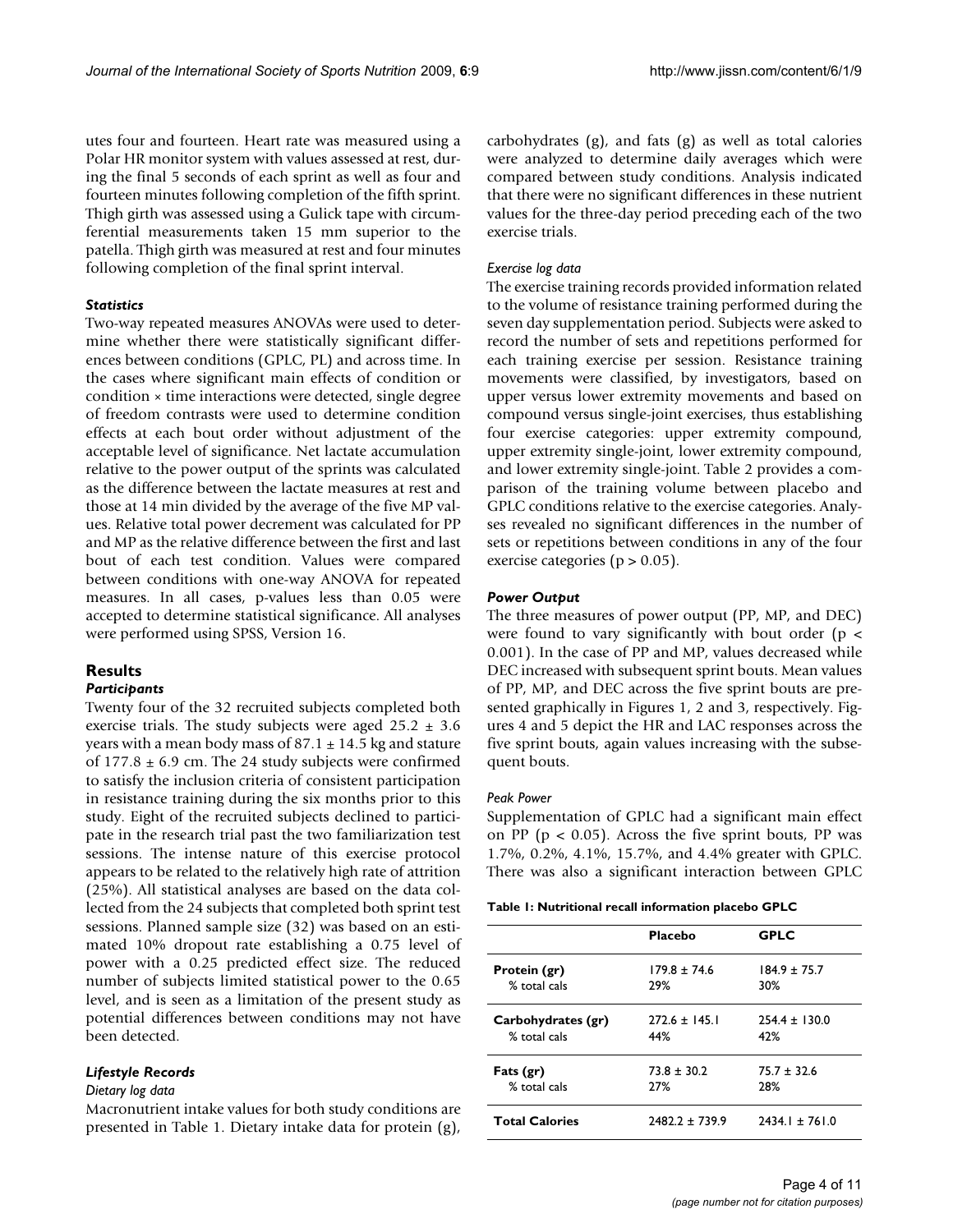<span id="page-4-0"></span>**Table 2: Exercise training volume placebo GPLC**

|                               |             | <b>Placebo</b>    | <b>GPLC</b>       |
|-------------------------------|-------------|-------------------|-------------------|
| <b>Upper Extremity</b>        | Sets        | $38.5 \pm 16.8$   | $37.9 \pm 17.8$   |
| <b>Compound Exercises</b>     | Reps        | $383.0 \pm 199.3$ | $470.0 \pm 371.9$ |
| <b>Upper Extremity</b>        | <b>Sets</b> | $34.0 \pm 21.7$   | $36.3 \pm 24.7$   |
| <b>Single Joint Exercises</b> | Reps        | $414.6 \pm 262.8$ | $470.0 \pm 371.9$ |
| <b>Lower Extremity</b>        | <b>Sets</b> | $9.7 \pm 5.8$     | $8.0 \pm 5.9$     |
| <b>Compound Exercises</b>     | Reps        | $81.5 \pm 57.5$   | $92.4 \pm 127.1$  |
| <b>Lower Extremity</b>        | <b>Sets</b> | $10.0 \pm 7.4$    | $9.6 \pm 9.0$     |
| <b>Single Joint Exercises</b> | Reps        | $111.2 \pm 90.8$  | $159.8 \pm 260.8$ |

and sprint bouts on PP. Analysis revealed that values of PP for bouts three, four and five were statistically greater (p's  $< 0.05$ ) with GPLC.

#### *Mean Power*

There wasn't a statistically significant effect of GPLC on MP ( $p = 0.083$ ). Mean values of MP were  $2 - 24\%$  greater with GPLC across sprint bouts one through five. A significant interaction was detected between GPLC and sprint bouts (p < 0.01). Post hoc one-way ANOVA for repeated measures showed MP produced during sprints four and five with GPLC were significantly greater than the values produced with PL ( $p's < 0.05$ ).

#### *Power Decrement*

Figure [3](#page-7-0) displays the DEC values during both test conditions. As previously mentioned, DEC increased significantly with ongoing sprint bouts. However, analysis of the DEC data did not reveal significant effects of GPLC (p =  $(0.65)$  or significant interaction with sprint bouts ( $p =$ 0.51). Interestingly, the difference between conditions in mean values of DEC tended to increase as sprint bouts progressed with a statistically significant difference (p < 0.05) in the fifth sprint with a 38% power decrement with PL while GPLC produced a 41.3% rate of power decrement.

Relative total power decrement within each test session for PP was lower with GPLC than PL, with 26.6% and 32.8% declines in those values respectively, however this difference was not statistically significant ( $p = 0.09$ ). The mean MP total power decrement values were not statistically different between groups ( $p = 0.32$ ) with 36.4% and 33.1% for GPLC and PL, respectively.

#### *Lactate*

A significant main effect for condition was observed for lactate measures ( $p < 0.05$ ). Figure [4](#page-8-0) displays the lactate measures at rest as well as four and 14 minutes post-exercise. There were no significant differences between conditions in lactate levels at rest. Lactate measures taken at four and fourteen minutes post-exercise were 15.6% and 16.2% lower, respectively, with GPLC. Paired timepoint analyses indicated that the differences between conditions were statistically significant at 14 minutes post-exercise (p < 0.05) but not four minutes following the sprint bouts (p = 0.09). Net lactate accumulation per unit power output, calculated as  $(LAC_{14}-LAC_{rest})$ .  $(MP_{ave})^{-1}$  differed significantly between conditions ( $p < 0.05$ ). GPLC produced 22.8% less net lactate per watt than placebo, 0.947 and 1.227 mmol. watt-1, respectively

#### *Heart rate*

Heart rate was recorded at rest, during the final 10 seconds of each sprint bout, as well as 4 and 14 minutes post-exercise (see Figure [5](#page-9-13)). There were no significant effects of condition or interaction effects detected for values of HR. As previously mentioned, HR tended to increase across time with a considerable increase in HR from rest to bout 1, then slightly increasing with subsequent sprint bouts to peak values of approximately 169 bpm in both conditions. Post-exercise HR responses did not differ appreciably between the GPLC and PL conditions with values of approximately 130 and 111 bpm at four and 14 minutes, respectively, following the sprints.

#### *Thigh girth*

There were no significant main condition effects or condition  $\times$  time interactions in the measures of thigh girth. There was a significant main effect of time (pre-, post-exercise) indicating similar increases in thigh girth in both conditions (GPLC, PL). Girth increased from  $57.1 \pm 6.0$  to  $58.9 \pm 6.1$  cm for the PL condition with the GPLC condition producing a slightly greater (5%) expansion of thigh circumference from  $57.3 \pm 6.4$  cm at rest to  $59.1 \pm 6.3$  cm four min after exercise.

# **Discussion**

The findings of this study demonstrate that short-term GPLC supplementation may significantly enhance anaerobic work capacity in resistance trained males. These findings are particularly striking when considered in combination with the significant reduction in lactate accumulation following GPLC supplementation. A posthoc analysis revealed a 22.8% reduction in the ratio of net lactate accumulation per unit of power output. The effects documented in this investigation generally exceed those of previous studies investigating L-carnitine supplementa-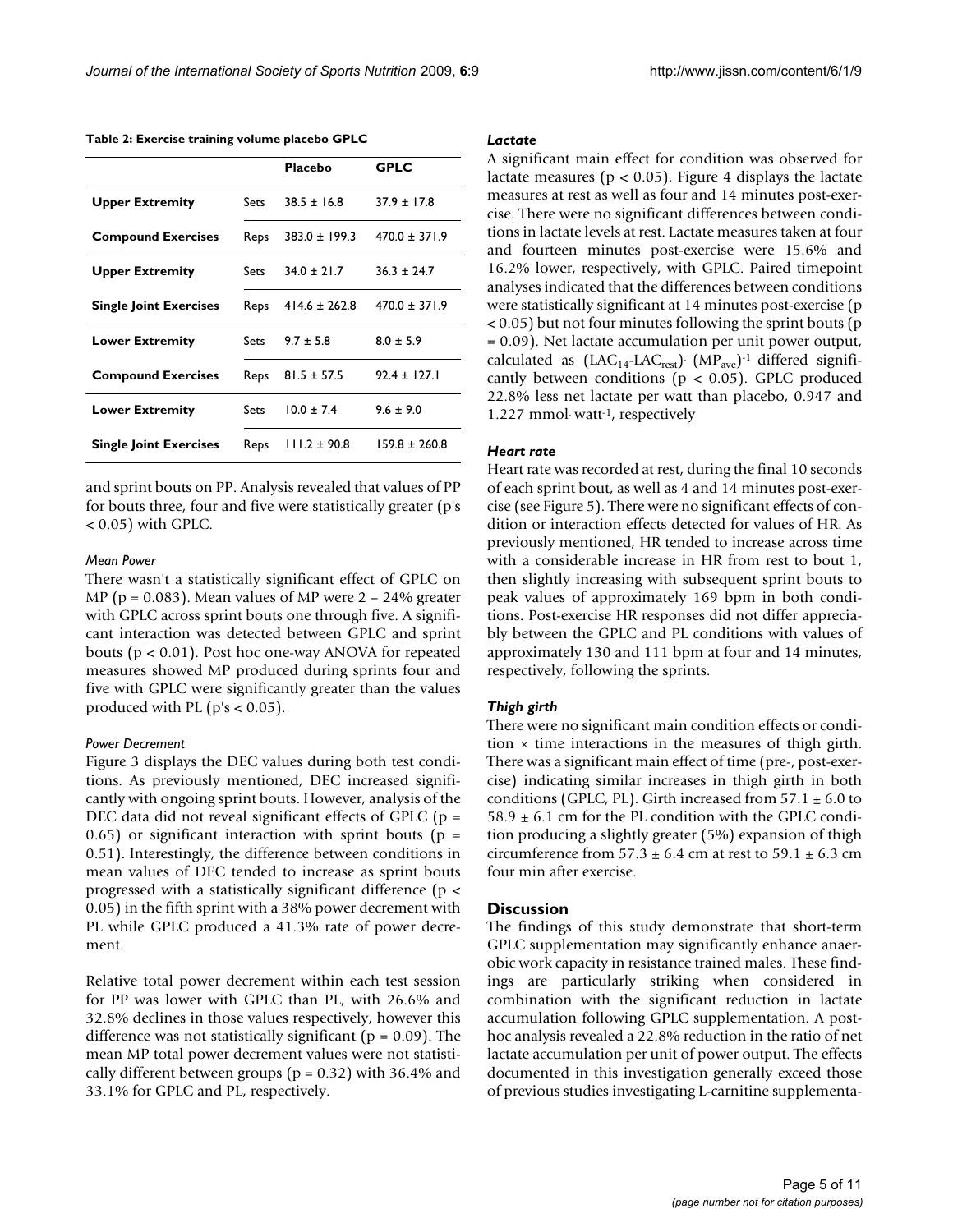<span id="page-5-0"></span>

**Peak power (PP) determined during repeated cycling sprints with Placebo (dotted columns) and with GPLC (darkened columns)**. Note: Significant condition main effect ( $p < 0.01$ ) and interaction effect ( $p < 0.05$ ). Significant paired time contrasts for sprints 3, 4, and 5 ( $p < 0.05$ ). Values are mean  $\pm$  SD.  $*$  denotes statistically significant difference between conditions (p < 0.05)

tion and exercise performance. In order to discuss the findings of the present study in reference to previous work, it is useful to first consider the known metabolic functions of carnitine and its acyl variations.

Carnitine is endogenously metabolized and obtained from dietary sources such as meat and dairy products. Over 80% of carnitine is found in skeletal muscle tissue where it fulfils two vital metabolic functions. Both functions involve the exchange of activated acyl carboxylic acids (acyl groups) between carnitine and Coenzyme A.

# Carnitine+acyl-CoA ⇔ acylcarnitine+Coenzyme A

The total carnitine pool is composed of free carnitine and acylcarntines (both long chain and short chain) and the balance between free carnitine and the acyl variations is an indication of metabolic activity and exercise intensity.

The metabolic function commonly associated with carnitine is the shuttling of free fatty acids (long chain acyl-CoAs) into the inner region of the mitochonia where beta oxidation of the acyl groups takes place. The carnitine pool provides a vital role in this process as the long chain fatty acyl-CoAs are actually unable to enter the inner mitochondrial matrix due to their large size. Acyl groups are exchanged between free carnitine and acylcarnitine, which is readily able to travel into the inner matrix where the acyl-CoA is reformed using the reverse mechanism. The process of conversion between free carnitine and acylcarnitines is dependent on three carnitine enzymes. Carnitine Palmitoyltransferase (CPT1) activates the conversion of carnitine and long chain acyl-CoAs to form long chain acetylcarnitine (most often acetylcarnitine) and Coenzyme A which can effectively pass into the inner regions of the mitochondia. CPT1 activity is based on adequate muscle levels of carnitine, which progressively declines with increased production of acetylcarnitines as exercise intensity and/or duration increases. Thus, CPT1 is considered the rate limiting enzyme of oxidation of long chain fatty CoAs with muscle carnitine levels actually serving as a control mechanism of this metabolic pathway. The association of muscle carnitine levels and acyl-CoA oxidation is the basis of a multi-million energy and weight loss nutraceutical industry.

Carnitine serves a second critical metabolic function, buffering the Coenzyme A pool against accumulation of short chain acetyl-CoAs, which at increasing levels reduce the activity of the pyuvate dehydrogenase complex (PDC). Increased levels of acetyl-CoAs inhibit PDC activity thereby reducing the ability to produce a substrate capable of entering the citric acid cycle thereby resulting in increased lactate production. The shift from short chain acetyl-CoA to lactate production is considered an indication that anaerobic processes exceed the capability of the citric acid cycle. In the setting of increased short chain acetyl-CoAs, carnitine is capable of accepting the acyl group in the development of acylcarnitine (generally acetylcarnitine) effectively reducing the level of acetyl-CoA and extending the ability to continue high intensity exercise. This process is limited by the muscle carnitine levels which are gradually reduced with continued intense exercise. Thus, muscle carnitine levels have been associated with the ability to sustain high anaerobic efforts with reduced output of lactate. Another multi-million dollar industry, based on enhancement of sports performance, is predicated on these anaerobic buffering processes and the role of carnitine.

Investigations of the effects of L-carnitine supplementation and exercise performance have yielded equivocal findings which have been carefully discussed in several published reviews [[9](#page-9-8)[,14](#page-9-14),[15\]](#page-9-15). The majority of exercise trials examining the efficacy of L-carnitine have based their work on the role of carnitine in the transport of fatty acids and therefore used endurance performance protocols with outcomes measures including maximal oxygen uptake (VO<sub>2 max</sub>) or markers of anaerobic threshold as determined during graded incremental exercise testing. In general, most studies have failed to document increases in  $VO<sub>2 max</sub>$  or performance markers whether examining untrained or athletic persons. The authors of those individual studies as well as the reviewers have generally attributed the lack of performance benefits with L-carnitine to the inability to increase resting muscle carnitine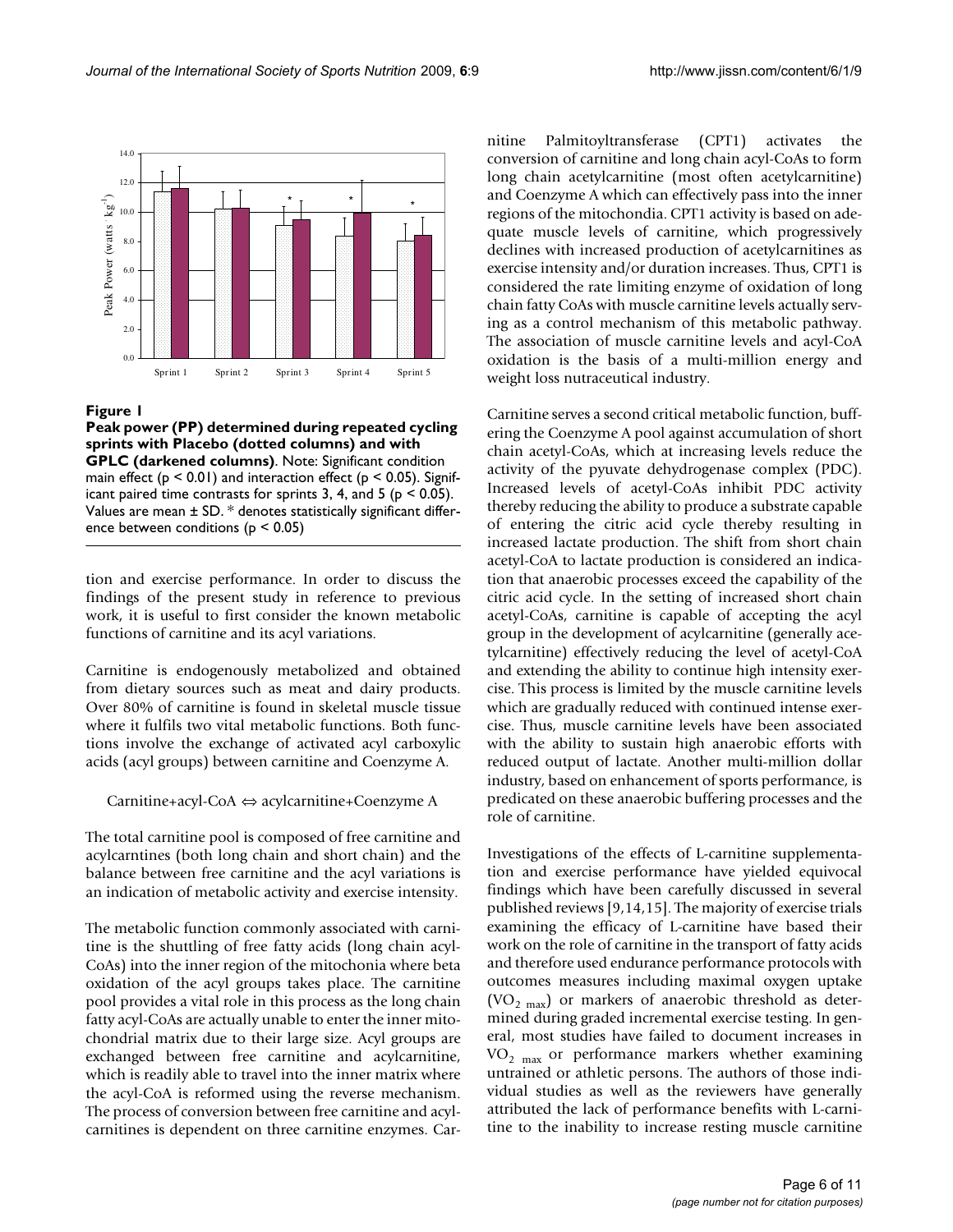<span id="page-6-0"></span>

**Mean power (MP) determined during repeated cycling sprints with Placebo (dotted columns) and with GPLC (darkened columns)**. Note: Significant interaction effect ( $p < 0.05$ ). Significant paired time contrasts for sprints 4 and 5 ( $p$  < 0.05). Values are mean  $\pm$  SD. \* denotes statistically significant difference between conditions (p < 0.05)

concentrations. However, several studies have reported increased VO<sub>2</sub> m<sub>ax</sub> [\[12](#page-9-11),[16](#page-9-16),[17\]](#page-9-17) and/or reduced post-exercise lactate accumulation [[17](#page-9-17),[18\]](#page-9-18). While there have been positive reports of carnitine supplementation and enhanced exercise performance and/or improved responses to exercise, there has been a general consensus to disregard the validity of those findings as the predominate opinion is that any performance enhancements must be predicated on increased resting muscle carnitine levels. Thus, there has been a general reconsideration of carnitine supplementation has a means not to improve exercise performance but rather to enhance recovery from hypoxic stresses associated with exercise [\[19](#page-9-19)[,20](#page-9-20)].

Recently, it has been shown that muscle carnitine content can be increased via an interesting approach. Stephens and associates [[21\]](#page-9-21) reported that infusion of a physiologically high level of insulin concurrent with infusion of carnitine significantly elevated the muscle carnitine concentrations in eight healthy men. Moreover using the same hyperinsulinemia strategy, that research group also documented reduced PDC activity and muscle lactate levels with increased muscle glycogen stores presumably related to increased muscle carnitine levels following IV infusion of insulin and carnitine [[22\]](#page-9-22). These findings are clear evidence that it is possible to increase muscle carnitine levels, in this case via the influences of high insulin levels. It is well established that insulin itself acts as a regulator for vasodilation and blood flow by modulating nitric oxide synthesis and release [\[23\]](#page-10-0). Thus, it is possible that the increase in muscle carnitine levels were increased

to a great extent due to NO providing vasodilation and enhanced capillary filling, which provides direct muscle access to the elevated plasma concentration of carnitine. Stephens et al. [\[21](#page-9-21),[22](#page-9-22)] suggested their findings may provide insight into persons with diabetes and obesity where fat oxidation processes are limited, it is doubtful this approach would be beneficial in those clinical populations. Rather, those clinical conditions are commonly associated with varying states of insulin resistance which would likely limit the effectiveness of this carnitine loading strategy.

The research of Arenas et al. [[24](#page-10-1),[25\]](#page-10-2) and Huertes et al. [[26\]](#page-10-3) provides an alternative perspective to the application of carnitine loading for supraphysiological resting concentrations. Those researchers examined the application of Lcarnitine (1–2 grams daily) in long distance runners and sprinters over one to six month periods of training. They documented reductions in free carnitine with intense training in agreement with the previous work of other researchers but provided the unique finding that carnitine supplementation alleviated all training induced deficits in total and free carnitine. Increased activity of respiratory chain enzymes and PDH activity were associated with increased VO<sub>2</sub> max in the supplemented athletes. Thus, these findings would suggest that chronic carnitine administration may replenish gradual chronic reductions in resting muscle carnitine levels, as developed with ongoing stressful exercise training. In this way it is not necessary to attain considerably increased levels of muscle carnitine to effectively enhance performance, but rather prevent deleterious reductions in those concentrations. A means to apply this approach to high intensity exercise, where reduced free carnitine supply is associated with anaerobic work capacity and resistance to local muscle fatigue, would provide benefits to many different populations ranging from clinical populations with neuromuscular disorders to elite athletic competitors.

The acylcarnitine pool includes the previously mentioned acetylcarnitine and propionylcarnitine (PC), which is metabolized by carnitine acetyltransferase from propionyl-CoA. Propionylcarnitine possesses three characteristics that distinguish this acylcarnitine from other members of the carnitine pool. First, it has a unique vasodilatory effect which is specific to this compound. This may be the reason that PC has been shown to have a high affinity for both skeletal and cardiac muscle tissue. Secondly, PC provides a source of propionyl units which are easily transformed into succinate for mitochondrial utilization in the citric acid cycle as a source of anaplerotic energy. In this way, PC supplies an active energy substrate even during periods of limitations in localized oxygen availability, ie muscle ischemia. Finally, PC provides a replenishment of free carnitine in cases of deficiency with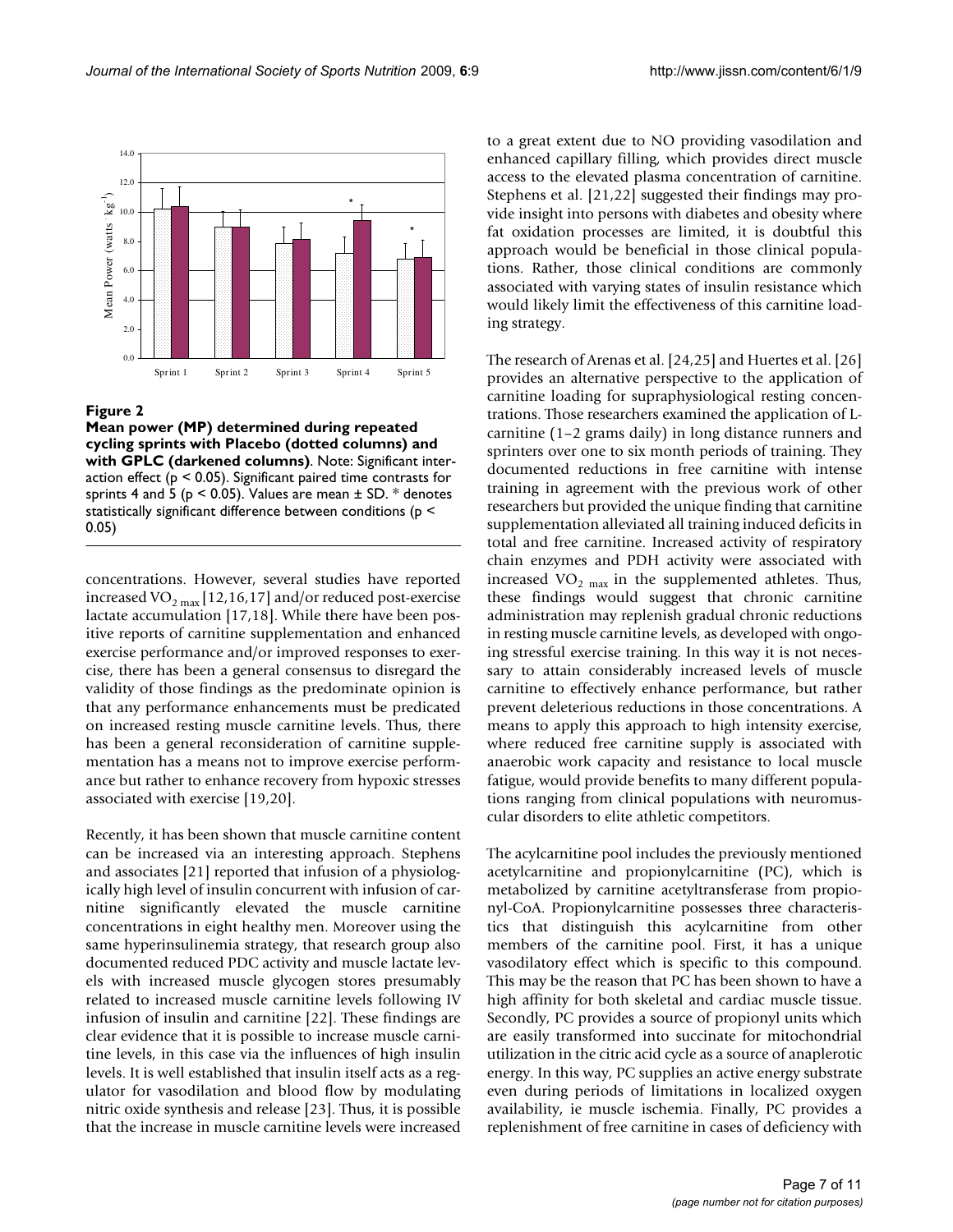<span id="page-7-0"></span>

**Decrement in power output (DEC) determined during repeated cycling sprints with Placebo (dotted columns) and with GPLC (darkened columns)**. Note: No significant main condition or interaction effects ( $p > 0.05$ ). Significant paired time contrast for sprint  $5$  ( $p < 0.05$ ). Values are mean ± SD

intense exercise or disease. Propionyl-L-carnitine, being a prescription medication in both Europe and the United States, has been examined primarily as a treatment in clinical populations with apparent muscle carnitine deficiencies. Controlled clinical trials indicated that PLC provides enhanced work capacity in persons with congestive heart failure [\[27\]](#page-10-4) and peripheral vascular disease [\[28](#page-10-5)].

Glycine propionyl-L-carnitine (GPLC) is a novel nutrient consisting of a molecularly bonded combination of PLC and the amino acid glycine. Glycine is considered as a glucogenic amino acid in that it helps to regulate blood sugar levels and is also very important in the formation of creatine. Interestingly, glycine has been shown to have its own independent vasodilatory effects [\[29](#page-10-6)]. Limited research has examined the effects of GPLC on exercise performance within the general population or athletes. An ishchemicreperfusion model was used by Bloomer, Smith, and Fisher-Wellman to examine blood nitrite/nitrate levels as an indication of NO production [\[13](#page-9-12)]. This model provides a means to assess physiological measures such as blood flow and increased levels of NO in response to occlusive stresses similar to those exhibited during high intensity resistance training. Those studies indicated that GPLC supplementation at 4.5 g per day for one week produced dramatically greater blood nitrite/nitrate levels both at rest and in response to the occlusion/reperfusion stress. Those findings are particularly notable as GPLC is the first and only nutritional supplement product proven to increase NO synthesis. Smith and associates [[30\]](#page-10-7) reported findings related to a group of previously inactive persons, who for eight weeks performed stationary cycling and/or walking with GPLC supplementation. Study participants were randomized to receive placebo, 1 or 3 g GPLC per day. The exercise testing, performed prior to and following the eight weeks of training, consisted of the standard Bruce protocol treadmill test and standard 30 sec Wingate test. Thus, the testing procedures introduced a high degree of variability which may have limited measurable performance effects with GPLC. However, there was a significant treatment main effect with the GPLC 1 g/day group displaying a greater lactate threshold than the placebo group (64.5% vs 56. 0% VO<sub>2 max</sub>). There was also a statistically non-significant trend  $(p = 0.09)$  for greater relative change in lactate threshold in both GPLC groups (1 g, 10.3%; 3 g, 8.8%) compared with the placebo group (3.5%). There was no difference in muscle carnitine measures between study groups following eight weeks of supplementation.

The results of the present investigation do not directly conflict with the findings of the Webb et al. study. The testing protocol used in the present study differed substantially from the graded incremental treadmill protocol used in the Webb report. However, an increased work capacity to lactate threshold was associated with GPLC in those treadmill assessments. The reported lack of anaerobic benefits of GPLC in the Webb study was based on performance of a single 30-sec Wingate sprint. The present investigation applied repeated 10-sec sprints, and found no significant differences between groups in the first two sprints. It was only during the third, fourth, and fifth sprints that the GPLC condition produced significantly more power output and with less lactate accumulation.

It is possible to establish a plausible mechanistic explanation using 1) the performance outcomes of the present investigation in combination with 2) previously established mechanisms of the underlying carnitine molecules, and 3) recent reports of increased muscle carnitine levels via insulin infusion. The authors of the present study propose that GPLC provides theoretical advantages by way of replenishment of carnitine stores which generally decline during stressful exercise and the inclusion of an additional energy source, via characteristics that are unique to this molecularly bonded form of carnitine. First, the vasodilatory effects associated with increased NO are seen as the critical action responsible for these impressive findings. Prior studies have generally indicated that L-carnitine does not provide performance benefits, which usually was attributed to the inability to significantly increase resting muscle carnitine concentrations. The exception to that rule has been with increased insulin levels which are known to modulate the NO pathway. It is proposed that GPLC provides a means to elevate blood flow during vigorous exercise via increased production of NO. Reduced vasotension and relaxed capillary sphincters allow consid-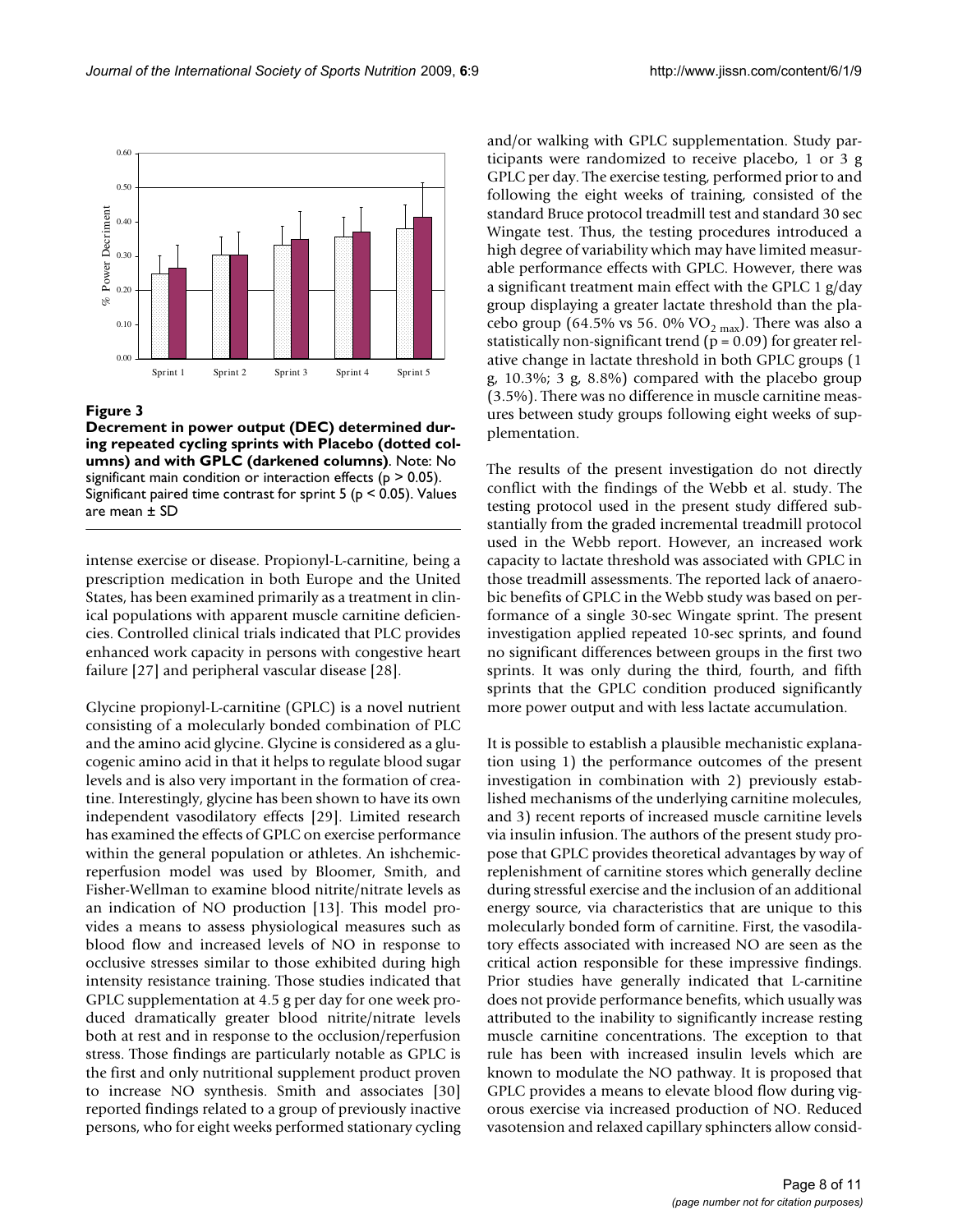<span id="page-8-0"></span>

**Lactate (PP) assessed during at rest and 4 min and 14 min following repeated cycling sprints with Placebo (dotted columns) and with GPLC (darkened columns)**. Note: Significant condition main effect (p < 0.05). Significant paired time contrast for 14 min post sprints (p < 0.05) but not 4 min post sprint ( $p = 0.09$ ). \* denotes statistically significant difference between conditions ( $p < 0.05$ )

erably elevated local blood flow into the capillary bed thereby providing an enhanced exchange of nutrients and metabolic products. The walls of capillaries are composed of a single layer of endothelium cells without the smooth musculature found in terminal arterioles. Capillaries are surrounded by several muscle fibers within the same motor unit thereby providing direct interface with the blood system and the nutrients it carries.

Within the muscle tissue, the supplemented acylcarntitines are converted to free carnitine and propinyl-CoA. Propionate serves as an anaplerotic energy substrate even in the environment of muscle ischemia evident with intense muscular exertion or disease states. Free carnitine is also produced via this mechanism thereby replenishing, to some degree, muscle carnitine levels that tend to decline with increasing conversion to long chain acylcarnitines during transport of acyl-CoAs into the mitochondrial matrix. Deficits in carnitine stores exhibited during high intensity anaerobic work may be reduced as replenishing free carnitine levels facilitates the production of short chain acylcarnitines as a buffering process that reduces lactate accumulation. This model may provide enhanced fatty acid oxidation at rest and during submaximal exercise to the point of lactate threshold. Complementary anaerobic benefits are provided with high intensity exercise via enhanced blood flow related to increased NO synthesis, the addition of an anaplerotic energy source in propionate. Anaerobic power is enhanced by buffering Coenzyme A by carnitine thereby preventing the elevation of Acetyl-CoA levels which

would generally hinder the activity of the PDC thereby stimulating the production of lactate. Thus, at rest and during moderate intensity exercise GPLC appears to enhance fatty acid oxidation and aerobic metabolism while it increases anaerobic power with reduced lactate production during high intensity exercise.

This simplistic mechanistic model is based on numerous previously established functions of the total carnitine pool, in conjunction with the unique characteristics of GPLC as reported in recent investigations, as well as from the present study. The 4.5 gram dosage of GPLC used in this study was similar to that applied by Bloomer [\[13\]](#page-9-12), but that study applied the daily dose over a one week period. Furthermore, the present study did not measure NOx, thus it is not possible to establish the role of NO in the findings of the present study. In fact, the only means of assessing reactive hyperemia of the lower extremities in the present study was the thigh girth as determined using a basic Gulick measuring tape. Based on the magnitude of NOx increases reported by Bloomer's group, it was hypothesized that GPLC may produce increases in local blood flow which might be measurable using a basic girth assessment. However, the increase in thigh girth was not significantly different between study conditions. Thus, it is uncertain whether the performance benefits observed in the present study were related to increased levels of NO or other mechanisms of action. Certainly, the present investigation should be replicated, with examination of varying dosages over extended periods of time, with valid outcome measures that indicate critical metabolic pathway activity. The present study is seen as proof of concept that oral GPLC administration can increase peak anaerobic power output with reduced lactate accumulation.

## **Conclusion**

In conclusion, the findings of the present investigation demonstrate that short-term supplementation of GPLC produces significant enhancement of anaerobic power during repeated cycle sprints in resistance trained men. The increase in peak power output was accompanied by a significantly lower accumulation of lactate. These findings provide the first evidence that the previously observed increases in NO with GPLC may be associated with performance improvements in trained individuals. While the present findings should be limited at this time to the resistance trained male population under direct examination, these results suggest application in various groups that exhibit reduced muscle carnitine content and the associated limitations in physical performance.

A simple theoretical model of GPLC and altered metabolic activity has been presented. These authors suggest that the vasodilatory effects of GPLC, presumably associated with increased NO synthesis, allow an effective inter-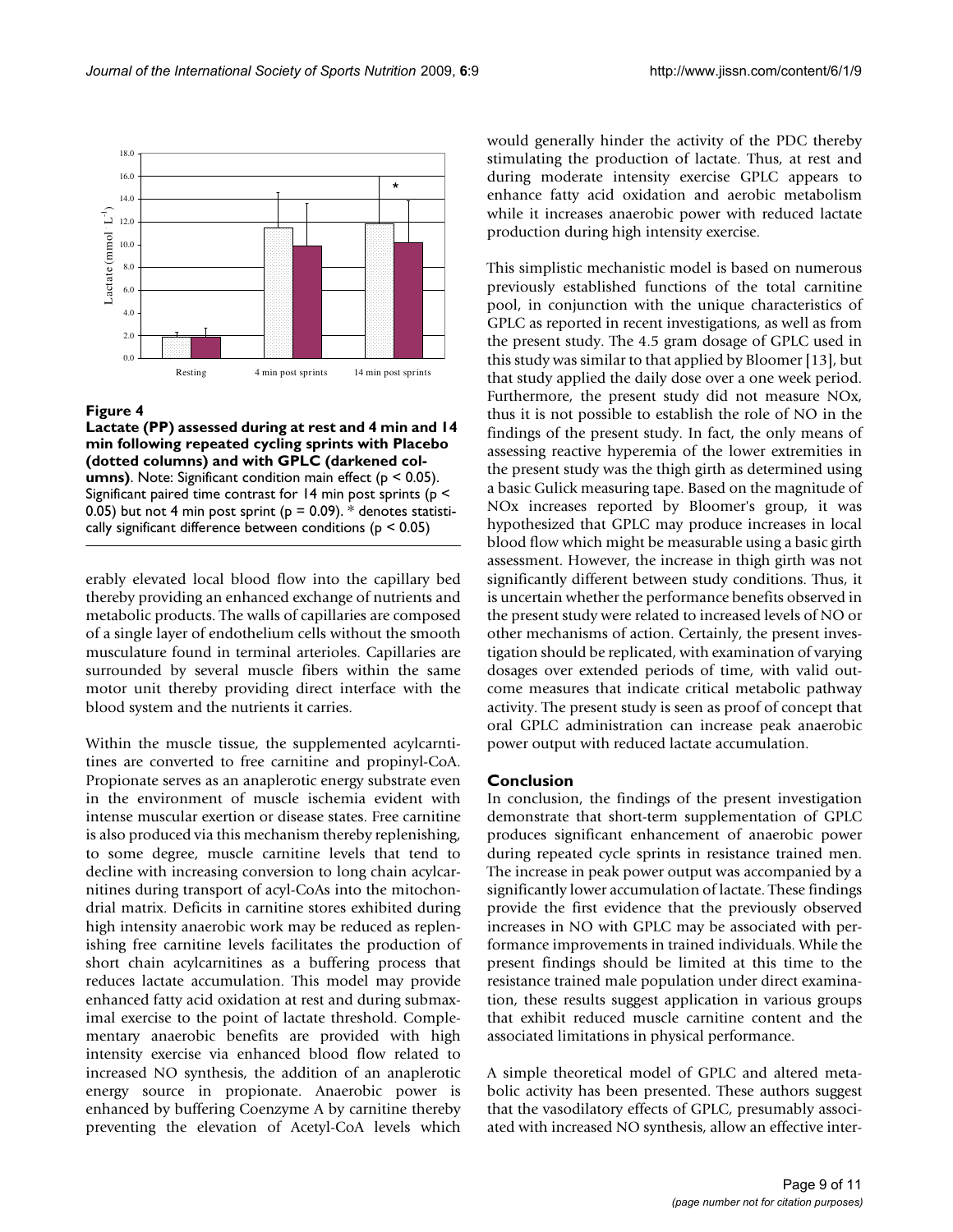<span id="page-9-13"></span>



face between muscle tissue and the blood stream as the capillary bed progressively engorges during high intensity exercise. Thus, a paradigm shift from the conventional approach of nutritional supplementation has been established. It has been generally assumed that resting nutrient stores must be significantly increased in order to produce performance enhancements. It is suggested that, in some situations, certain nutrients that are utilized in the metabolic activities of high intensity exercise may be effectively restored via diffusion from higher concentrations of that nutrient within the blood serum. The effectiveness of this general strategy has been demonstrated previously with different micronutrients via infusion of insulin and ingestion of high glycemic index carbohydrate foods to induce spikes of insulin. This is, to some degree, the very basis of various nutrient timing strategies commonly applied in athletic training. It appears that GPLC, in conjunction with high intensity exercise, has the capacity to effectively enhance the uptake of certain micronutrients into muscle tissue thereby providing a viable alternative for the lowcarbohydrate lifestyle and for persons with reduced insulin sensitivity.

#### **Competing interests**

The authors declare that they have no competing interests.

#### **Authors' contributions**

PJ was responsible for study design, data collection, statistical analysis, and manuscript preparation. EG was responsible for data input and analysis as well as manuscript preparation. WB carried out data collection and input. IO carried out literature review, data collection and input. JH was responsible for data analysis and manuscript preparation.

#### **Acknowledgements**

Funding for this work was provided by Sigma-tau HealthSciences, Inc.

#### **References**

- <span id="page-9-0"></span>1. Hamman JJ, Kluess HA, Buckwalter JB, Clifford PS: [Blood flow](http://www.ncbi.nlm.nih.gov/entrez/query.fcgi?cmd=Retrieve&db=PubMed&dopt=Abstract&list_uids=15691905) **[response to muscle contractions is more closely related to](http://www.ncbi.nlm.nih.gov/entrez/query.fcgi?cmd=Retrieve&db=PubMed&dopt=Abstract&list_uids=15691905) [metabolic rate than contractile work.](http://www.ncbi.nlm.nih.gov/entrez/query.fcgi?cmd=Retrieve&db=PubMed&dopt=Abstract&list_uids=15691905)** *J Appl Physiol* 2005, **98:**2096-2100.
- <span id="page-9-1"></span>2. Naik JS, Valic Z, Buckwalter JB, Clifford PS: **[Rapid vasodilation in](http://www.ncbi.nlm.nih.gov/entrez/query.fcgi?cmd=Retrieve&db=PubMed&dopt=Abstract&list_uids=10562617) [response to a brief titanic muscle contraction.](http://www.ncbi.nlm.nih.gov/entrez/query.fcgi?cmd=Retrieve&db=PubMed&dopt=Abstract&list_uids=10562617)** *J Appl Physiol* 1999, **87(5):**1741-1746.
- <span id="page-9-2"></span>3. Anderson P, Saltin B: **[Maximal perfusion of skeletal muscle in](http://www.ncbi.nlm.nih.gov/entrez/query.fcgi?cmd=Retrieve&db=PubMed&dopt=Abstract&list_uids=4057091) [man.](http://www.ncbi.nlm.nih.gov/entrez/query.fcgi?cmd=Retrieve&db=PubMed&dopt=Abstract&list_uids=4057091)** *J Physiol-London* 1985, **366:**233-249.
- <span id="page-9-3"></span>4. Haddy FJ, Scott JB: **[Metabolic factors in peripheral circulatory](http://www.ncbi.nlm.nih.gov/entrez/query.fcgi?cmd=Retrieve&db=PubMed&dopt=Abstract&list_uids=240741) [regulation.](http://www.ncbi.nlm.nih.gov/entrez/query.fcgi?cmd=Retrieve&db=PubMed&dopt=Abstract&list_uids=240741)** *Fed Proc* 1975, **34:**2006-2011.
- <span id="page-9-4"></span>5. Kurjiaka DT, Segal SS: **[Conducted vasodilation elevates flow in](http://www.ncbi.nlm.nih.gov/entrez/query.fcgi?cmd=Retrieve&db=PubMed&dopt=Abstract&list_uids=7503270) [arteriole networks of hamster striated muscle.](http://www.ncbi.nlm.nih.gov/entrez/query.fcgi?cmd=Retrieve&db=PubMed&dopt=Abstract&list_uids=7503270)** *Am J Physiol* 1995, **269:**H1723-H1728.
- <span id="page-9-5"></span>6. Tschakovsky ME, Joyner MJ: **Nitric oxide and muscle blood flow in exercise.** *Appl Physiol Nutr Metab* 2007, **33:**151-161.
- <span id="page-9-6"></span>7. Hishikawa K, Nakaki T, Tsuda M, Esumi H, Oshima H, *et al.*: **[Effects](http://www.ncbi.nlm.nih.gov/entrez/query.fcgi?cmd=Retrieve&db=PubMed&dopt=Abstract&list_uids=1315399) [of systemic L-arginine administration on hemodynamics and](http://www.ncbi.nlm.nih.gov/entrez/query.fcgi?cmd=Retrieve&db=PubMed&dopt=Abstract&list_uids=1315399) [nitric oxide release in man.](http://www.ncbi.nlm.nih.gov/entrez/query.fcgi?cmd=Retrieve&db=PubMed&dopt=Abstract&list_uids=1315399)** *Jpn Heart J* 1992, **33:**41-48.
- <span id="page-9-7"></span>8. Bode-Boger SM, Boger RH, Galland A, Tsikas D, Frolich J: **[L](http://www.ncbi.nlm.nih.gov/entrez/query.fcgi?cmd=Retrieve&db=PubMed&dopt=Abstract&list_uids=9833603)[arginine-induced vasodilation in healthy humans: pharma](http://www.ncbi.nlm.nih.gov/entrez/query.fcgi?cmd=Retrieve&db=PubMed&dopt=Abstract&list_uids=9833603)[cokinetic-pharmacodymanic relationship.](http://www.ncbi.nlm.nih.gov/entrez/query.fcgi?cmd=Retrieve&db=PubMed&dopt=Abstract&list_uids=9833603)** *Br J Clin Pharmacol* 1998, **46:**489-497.
- <span id="page-9-8"></span>9. Brass EP: **[Supplemental carnitine and exercise.](http://www.ncbi.nlm.nih.gov/entrez/query.fcgi?cmd=Retrieve&db=PubMed&dopt=Abstract&list_uids=10919968)** *Am J Clin Nutr* 2000, **72:**618S-623S.
- <span id="page-9-9"></span>10. Adams MR, Forsyth CJ, Jessup W, Robinson J, Celermajer DS: **Oral arginine inhibits platelet aggregation but does not enhance endothelium-dependent dilation in healthy young men.** *J Amer Col Cardiology* 1995, **26:**1054-1061.
- <span id="page-9-10"></span>11. Chin-Dusting JP, Alexander CT, Arnold PJ, Hodgson WC, Lux AS, Jennings GL: **[Effects of in vivo and in vitro L-arginine supple](http://www.ncbi.nlm.nih.gov/entrez/query.fcgi?cmd=Retrieve&db=PubMed&dopt=Abstract&list_uids=8797150)[mentation on healthy human vessels.](http://www.ncbi.nlm.nih.gov/entrez/query.fcgi?cmd=Retrieve&db=PubMed&dopt=Abstract&list_uids=8797150)** *J Cardiovasc Pharmacol* 1996, **28:**158-166.
- <span id="page-9-11"></span>12. Marconi C, Sessi G, Carpinelli A, Cerretelli P: **Effects of L-carnitine loading on the aerobic and anaerobic performance of endurance athletes.** *Eur J Appl Physiol* 1985, **54:**131-135.
- <span id="page-9-12"></span>13. Bloomer RJ, Smith WA, Fisher-Wellman KH: **[Glycine propionyl-L](http://www.ncbi.nlm.nih.gov/entrez/query.fcgi?cmd=Retrieve&db=PubMed&dopt=Abstract&list_uids=18053183)[carnitine increases plasma nitrate/nitrite in resistance](http://www.ncbi.nlm.nih.gov/entrez/query.fcgi?cmd=Retrieve&db=PubMed&dopt=Abstract&list_uids=18053183) [trained men.](http://www.ncbi.nlm.nih.gov/entrez/query.fcgi?cmd=Retrieve&db=PubMed&dopt=Abstract&list_uids=18053183)** *J Int Soc Sports Nutr* 2007, **4(1):**22.
- <span id="page-9-14"></span>14. Brass EP, Hiatt WR: **[The role of carnitine and carnitine supple](http://www.ncbi.nlm.nih.gov/entrez/query.fcgi?cmd=Retrieve&db=PubMed&dopt=Abstract&list_uids=9627906)[mentation during exercise in man and in individuals with](http://www.ncbi.nlm.nih.gov/entrez/query.fcgi?cmd=Retrieve&db=PubMed&dopt=Abstract&list_uids=9627906) [special needs.](http://www.ncbi.nlm.nih.gov/entrez/query.fcgi?cmd=Retrieve&db=PubMed&dopt=Abstract&list_uids=9627906)** *J Am Coll Nutr* 1998, **17:**207-215.
- <span id="page-9-15"></span>15. Heinonen OJ: **[Carnitine and physical exercise.](http://www.ncbi.nlm.nih.gov/entrez/query.fcgi?cmd=Retrieve&db=PubMed&dopt=Abstract&list_uids=8857706)** *Sports Med* 1996, **22:**109-132.
- <span id="page-9-16"></span>16. Dragan GI, Vasiliu A, Georgescu E, Dumas I: **[Studies concerning](http://www.ncbi.nlm.nih.gov/entrez/query.fcgi?cmd=Retrieve&db=PubMed&dopt=Abstract&list_uids=3110804) [chronic and acute effects of L-carnitine on some biological](http://www.ncbi.nlm.nih.gov/entrez/query.fcgi?cmd=Retrieve&db=PubMed&dopt=Abstract&list_uids=3110804) [parameters in elite athletes.](http://www.ncbi.nlm.nih.gov/entrez/query.fcgi?cmd=Retrieve&db=PubMed&dopt=Abstract&list_uids=3110804)** *Physiologie* 1987, **24:**23-28.
- <span id="page-9-17"></span>17. Vecchiet L, Di Lisa F, Pieralisi G, *et al.*: **Influence of L-carnitine supplementation on maximal exercise.** *Eur J Appl Physiol* 1990, **61:**486-490.
- <span id="page-9-18"></span>18. Siliprandi N, Di Lisa F, Pieralisi G, *et al.*: **[Metabolic changes](http://www.ncbi.nlm.nih.gov/entrez/query.fcgi?cmd=Retrieve&db=PubMed&dopt=Abstract&list_uids=2328258) [induced by maximal exercise in human subjects following L](http://www.ncbi.nlm.nih.gov/entrez/query.fcgi?cmd=Retrieve&db=PubMed&dopt=Abstract&list_uids=2328258)[carnitine administration.](http://www.ncbi.nlm.nih.gov/entrez/query.fcgi?cmd=Retrieve&db=PubMed&dopt=Abstract&list_uids=2328258)** *Biochim Biophys Acta* 1990, **1034:**17-21.
- <span id="page-9-19"></span>19. Bloomer RJ: **[The role of nutritional supplements in the pre](http://www.ncbi.nlm.nih.gov/entrez/query.fcgi?cmd=Retrieve&db=PubMed&dopt=Abstract&list_uids=17503877)[vention and treatment of resistance exercise-induced skele](http://www.ncbi.nlm.nih.gov/entrez/query.fcgi?cmd=Retrieve&db=PubMed&dopt=Abstract&list_uids=17503877)[tal muscle injury.](http://www.ncbi.nlm.nih.gov/entrez/query.fcgi?cmd=Retrieve&db=PubMed&dopt=Abstract&list_uids=17503877)** *Sports Med* 2007, **37:**519-532.
- <span id="page-9-20"></span>20. Kraemer WJ, Volek JS, Dunn-Lewis C: **[L-carnitine supplementa](http://www.ncbi.nlm.nih.gov/entrez/query.fcgi?cmd=Retrieve&db=PubMed&dopt=Abstract&list_uids=18607224)[tion: Influence upon physiological function.](http://www.ncbi.nlm.nih.gov/entrez/query.fcgi?cmd=Retrieve&db=PubMed&dopt=Abstract&list_uids=18607224)** *Curr Sports Med Rep* 2008, **7:**218-223.
- <span id="page-9-21"></span>21. Stephens FB, Constantin-Teodosiu D, Laithwaite D, Simpson EJ, Greenhaff PL: **[Insulin stimulates L-carnitine accumulation in](http://www.ncbi.nlm.nih.gov/entrez/query.fcgi?cmd=Retrieve&db=PubMed&dopt=Abstract&list_uids=16368715) [human skeletal muscle.](http://www.ncbi.nlm.nih.gov/entrez/query.fcgi?cmd=Retrieve&db=PubMed&dopt=Abstract&list_uids=16368715)** *FASEB J* 2005, **20:**377-379.
- <span id="page-9-22"></span>22. Stephens FB, Constantin-Teodosiu D, Laithwaite D, Simpson EJ, Greenhaff PL: **An acute increase in skeletal muscle carnitine content alters fuel metabolism in resting human skeletal muscle.** *J Clin EndoMetab* 2006, **91:**5013-5018.